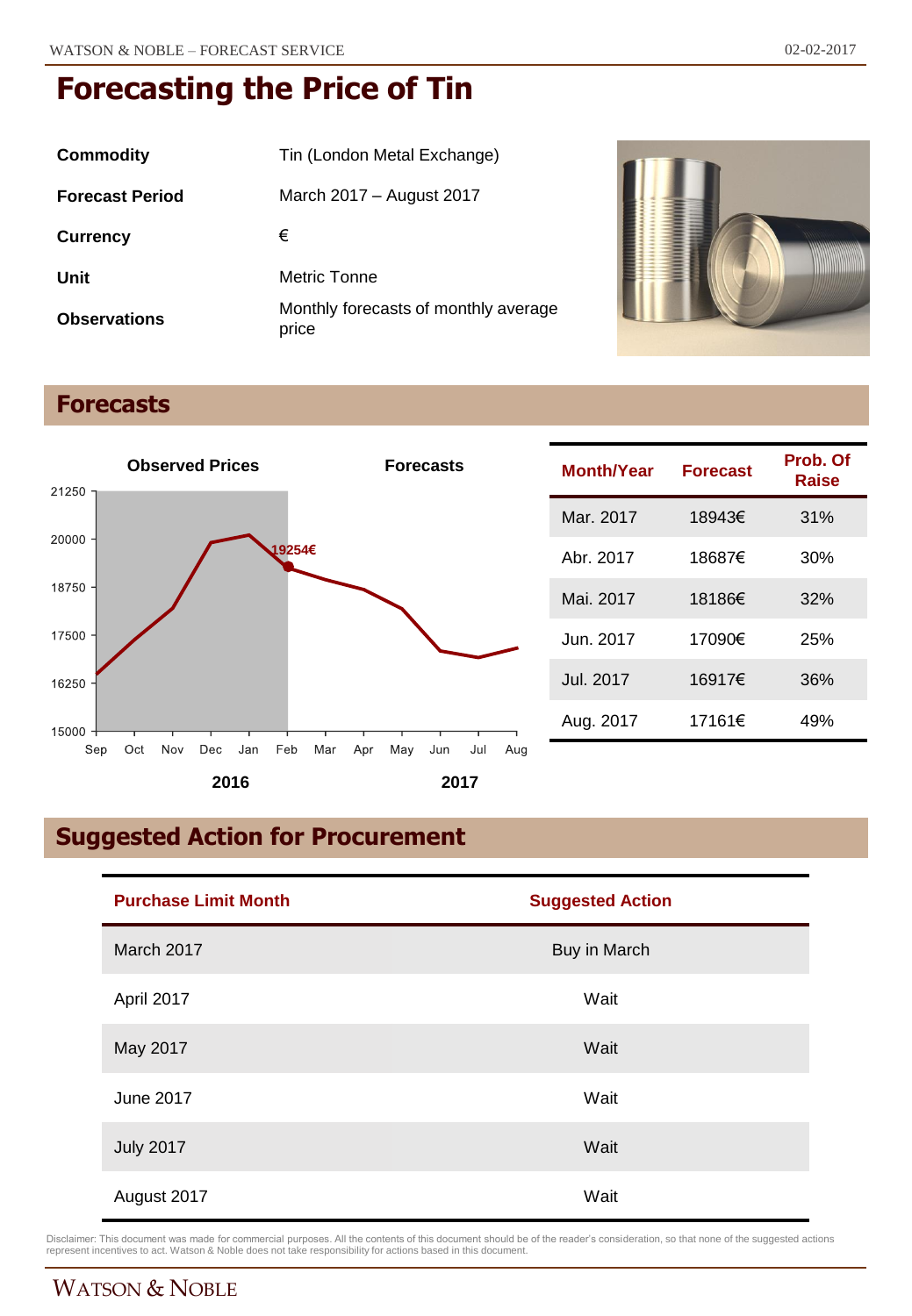## **Impact Analysis: One Month Forecast**



Our algorithm forecasts a lower price of Tin in one month: it is expectable that the price decreases 1,61% from 19254€ to 18943€ until the beginning of March.

#### **Indices of Factors**



**Impact per Country**

#### **Interpretation**



Disclaimer: This document was made for commercial purposes. All the contents of this document should be of the reader's consideration, so that none of the suggested actions<br>represent incentives to act. Watson & Noble does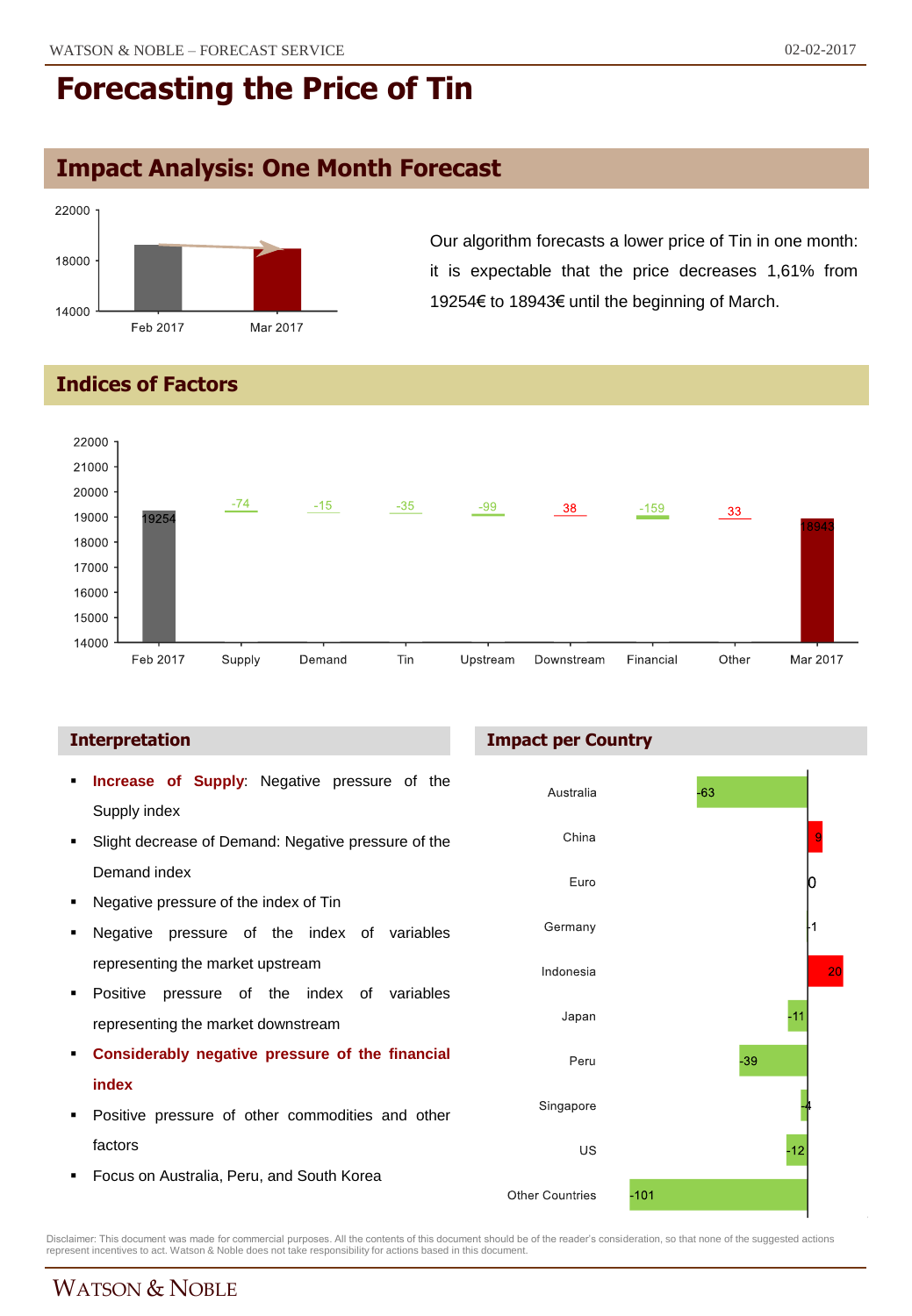## **Impact Analysis: Two Months Forecast**



Our algorithm forecasts a lower price of Tin in two months: it is expectable that the price decreases 2,94% from 19254€ to 18687€ until the beginning of April.

### **Indices of Factors**



- **Increase of Supply**: Negative pressure of the Supply index
- **Slight decrease of Demand**: Negative pressure of the Demand index
- Positive pressure of the index of Tin
- **Considerably negative pressure of the index of variables representing the market upstream**
- Slightly positive pressure of the index of variables representing the market downstream
- Negative pressure of the financial index
- Negative pressure of other commodities and other factors
- Focus on Japan, Singapore, and China

#### **Interpretation Impact per Country**



Disclaimer: This document was made for commercial purposes. All the contents of this document should be of the reader's consideration, so that none of the suggested actions<br>represent incentives to act. Watson & Noble does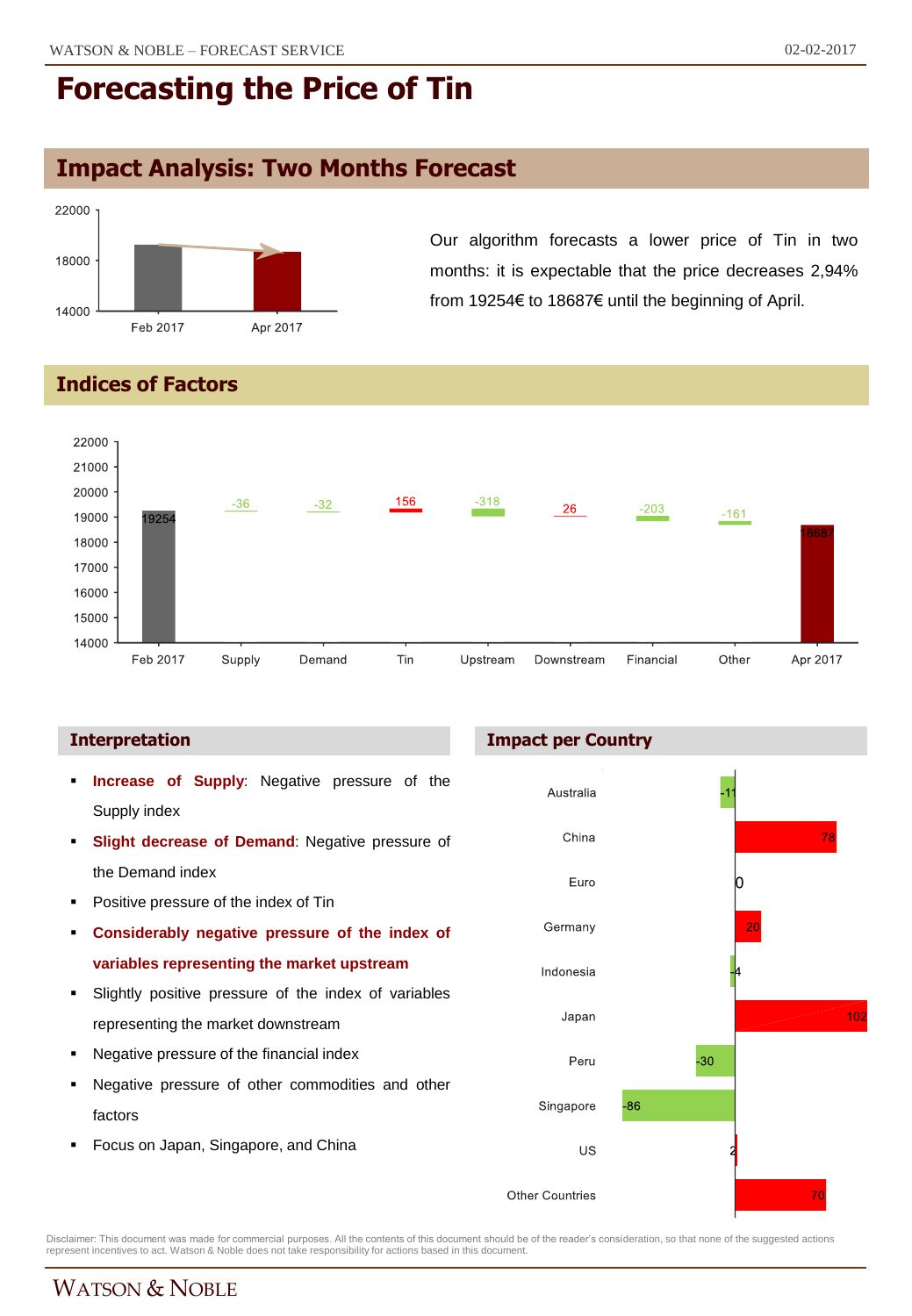## **Impact Analysis: Three Months Forecast**



Our algorithm forecasts a lower price of Tin in three months: it is expectable that the price decreases 5,54% from 19254€ to 18186€ until the beginning of May.

### **Indices of Factors**



- **Increase of Supply**: Negative pressure of the Supply index
- **Decrease of Demand**: Negative pressure of the Demand index
- **Considerably positive pressure of the index of Tin**
- **Considerably negative pressure of the index of variables representing the market upstream**
- Slightly negative pressure of the index of variables representing the market downstream
- **Considerably negative pressure of the financial index**
- **Considerably negative pressure of other commodities and other factors**
- Focus on Nigeria, Singapore, and Peru

#### **Interpretation Impact per Country**



Disclaimer: This document was made for commercial purposes. All the contents of this document should be of the reader's consideration, so that none of the suggested actions<br>represent incentives to act. Watson & Noble does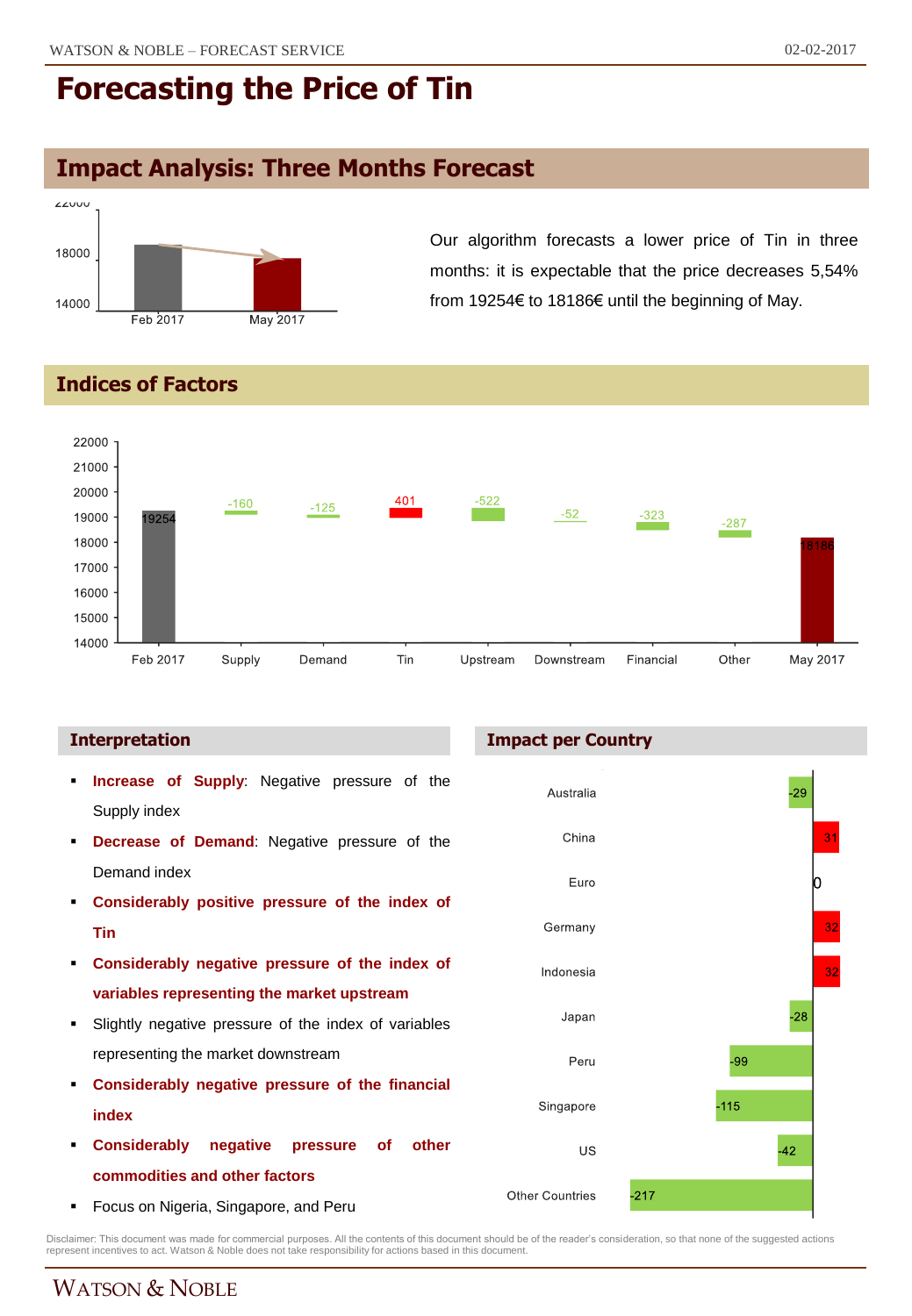$\mathfrak{p}$ 

 $-12$ 

 $140$ 

228

 $-453$ 

# **Forecasting the Price of Tin**

## **Impact Analysis: Four Months Forecast**



Our algorithm forecasts a lower price of Tin in four months: it is expectable that the price decreases 11,24% from 19254€ to 17090€ until the beginning of June.

### **Indices of Factors**



 **Considerable increase of Supply**: Negative Australia pressure of the Supply index China **Considerable decrease of Demand**: Negative pressure of the Demand index Euro **Considerably positive pressure of the index of** Germany **Tin Considerably negative pressure of the index of** Indonesia **variables representing the market upstream** Japan Slightly negative pressure of the index of variables representing the market downstream Peru **Considerably negative pressure of the financial** Singapore **index Considerably negative pressure of other** US **commodities and other factors Other Countries**  $-1112$ **Focus on Nigeria, Japan, and US** 

Disclaimer: This document was made for commercial purposes. All the contents of this document should be of the reader's consideration, so that none of the suggested actions<br>represent incentives to act. Watson & Noble does

## WATSON & NOBLE

#### **Interpretation Impact per Country**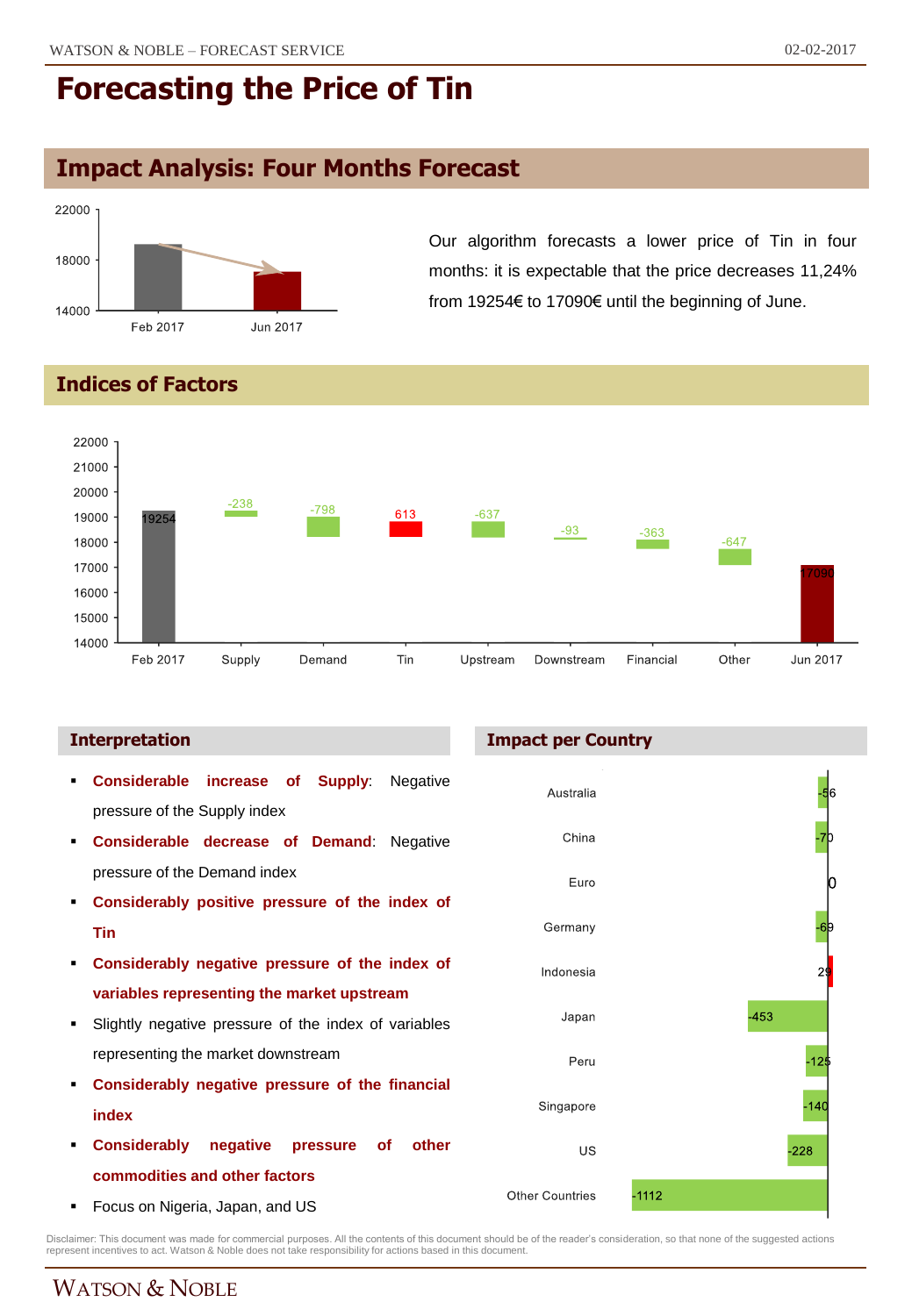## **Impact Analysis: Five Months Forecast**



Our algorithm forecasts a lower price of Tin in five months: it is expectable that the price decreases 12,13% from 19254€ to 16917€ until the beginning of July.

### **Indices of Factors**



- **Increase of Supply**: Negative pressure of the Supply index
- **Considerable decrease of Demand**: Negative pressure of the Demand index
- **Considerably positive pressure of the index of Tin**
- **Considerably negative pressure of the index of variables representing the market upstream**
- **Considerably negative pressure of the index of variables representing the market downstream**
- **Considerably negative pressure of the financial index**
- **Considerably negative pressure of other commodities and other factors**
- Focus on Japan, Nigeria, and Thailand

#### **Interpretation Impact per Country**



Disclaimer: This document was made for commercial purposes. All the contents of this document should be of the reader's consideration, so that none of the suggested actions<br>represent incentives to act. Watson & Noble does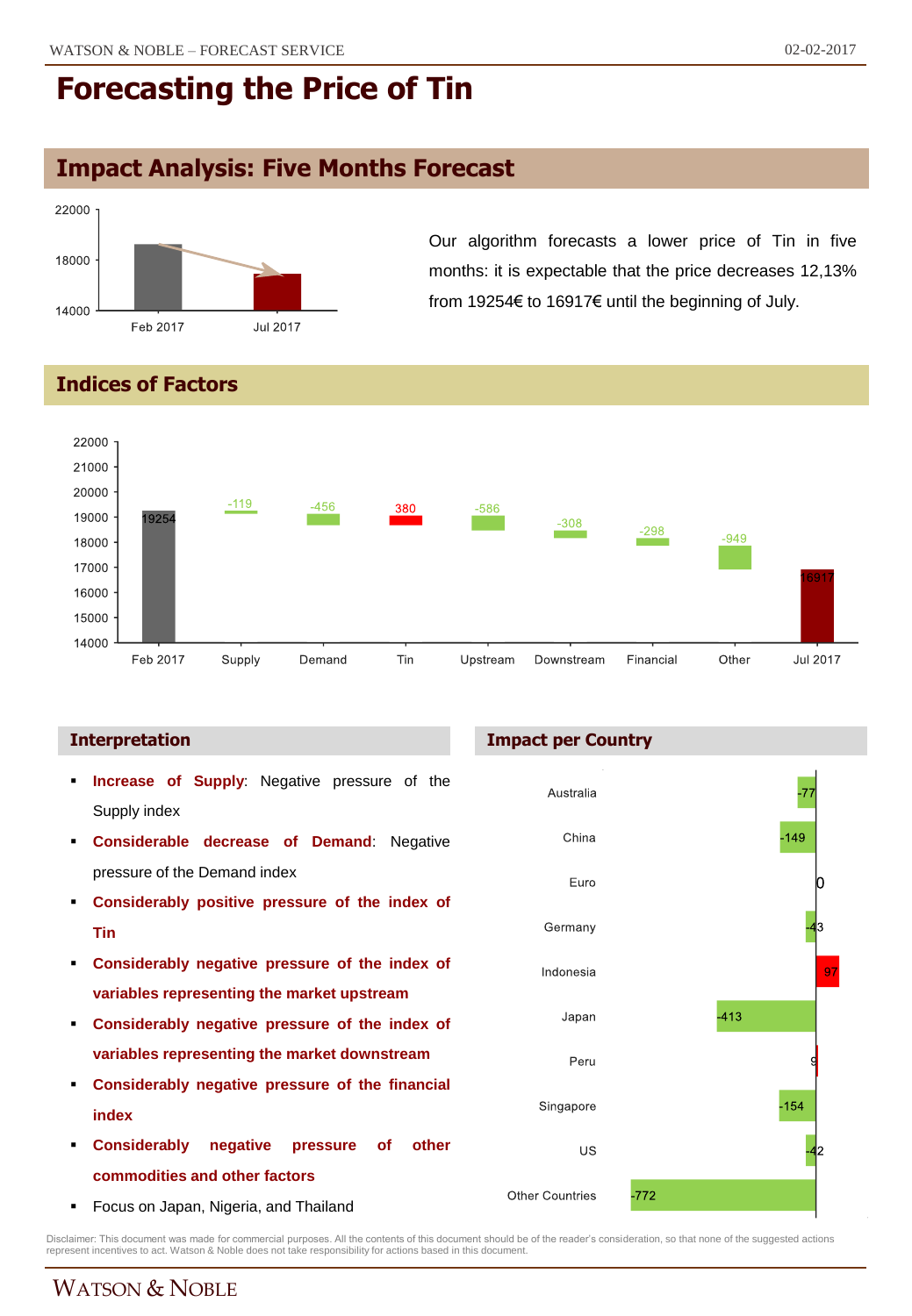## **Impact Analysis: Six Months Forecast**



Our algorithm forecasts a lower price of Tin in six months: it is expectable that the price decreases 10,87% from 19254€ to 17161€ until the beginning of August.

### **Indices of Factors**



 **Considerable decrease of Supply**: Positive pressure of the Supply index **Considerable decrease of Demand**: Negative pressure of the Demand index **Considerably positive pressure of the index of Tin Considerably negative pressure of the index of variables representing the market upstream** Negative pressure of the index of variables representing the market downstream **Considerably negative pressure of the financial index Considerably negative pressure of other commodities and other factors**



#### **Interpretation Impact per Country**



Disclaimer: This document was made for commercial purposes. All the contents of this document should be of the reader's consideration, so that none of the suggested actions<br>represent incentives to act. Watson & Noble does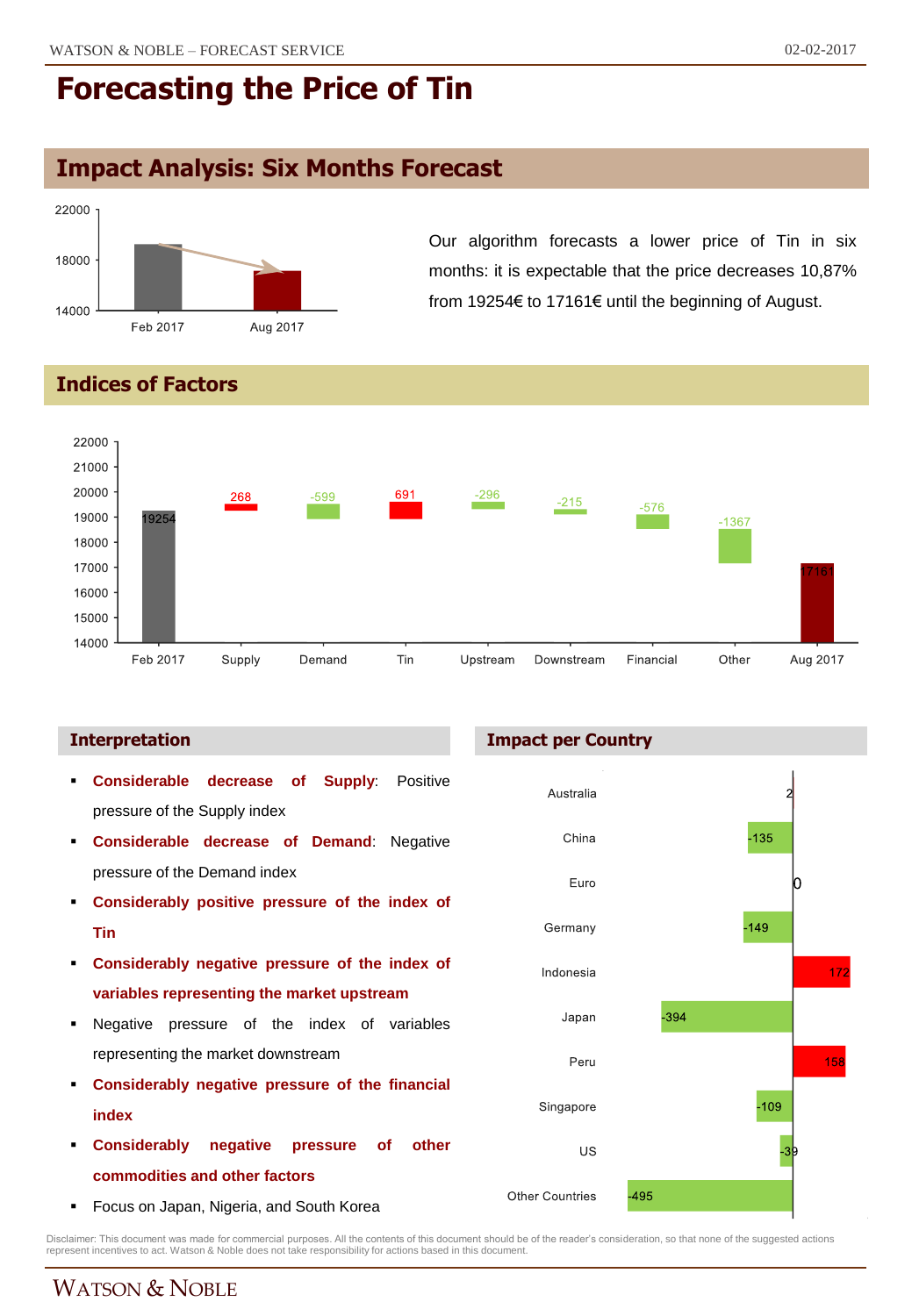## **APPENDIX I – Technical Explanation of the Impact Analysis**

In this appendix, we explain the impact analysis of the factors that most contribute for our forecasts.

This Impact Analysis is conducted individually for **each time horizon**, allowing for a distinction between the indices of variables that contribute for our forecasts at short and medium run.

For each time horizon, our analysis has **two components**: first, we present the impact of variables grouped by **indices of factors**; second we present the impact of variables grouped by **indices of countries.**

### **Indices of Factors**

**Indices of factors** are indices of the weighted contributions of the variables grouped in those factors.

**Supply Index:** composed of macroeconomic variables of the producing and exporting countries. It includes variables such as production, exchange rates, inflation, monetary policy, and wages. For example, an increase in wages implies higher production costs which should (in linear, general, and *ceteris paribus* terms) generate an incentive to increase prices;

**Demand index:** composed of macroeconomic variables of the consuming and importing countries. It includes variables such as production, exchange rates, inflation, monetary policy, and wages. For example, a decrease in a consumer confidence index should (in linear, general, and *ceteris paribus* terms) increase savings and decrease demand, leading to lower prices;

**Tin Index**: composed of variables related to Tin. It includes variables such as the price of Tin in different regions of the world and exports, imports, and producer prices of Tin in some countries. For example, an increase in the price of Tin in other region may imply an increase in the price of Tin in Europe due to arbitrage movements;

**Upstream index:** composed of variables related to Tin Ore and Oil. It includes variables such as the price and exports, imports, and producer prices of the inputs in some countries. For example, an increase in the price of Oil should (in linear, general, and *ceteris paribus* terms) generate an increase in the price of Tin;